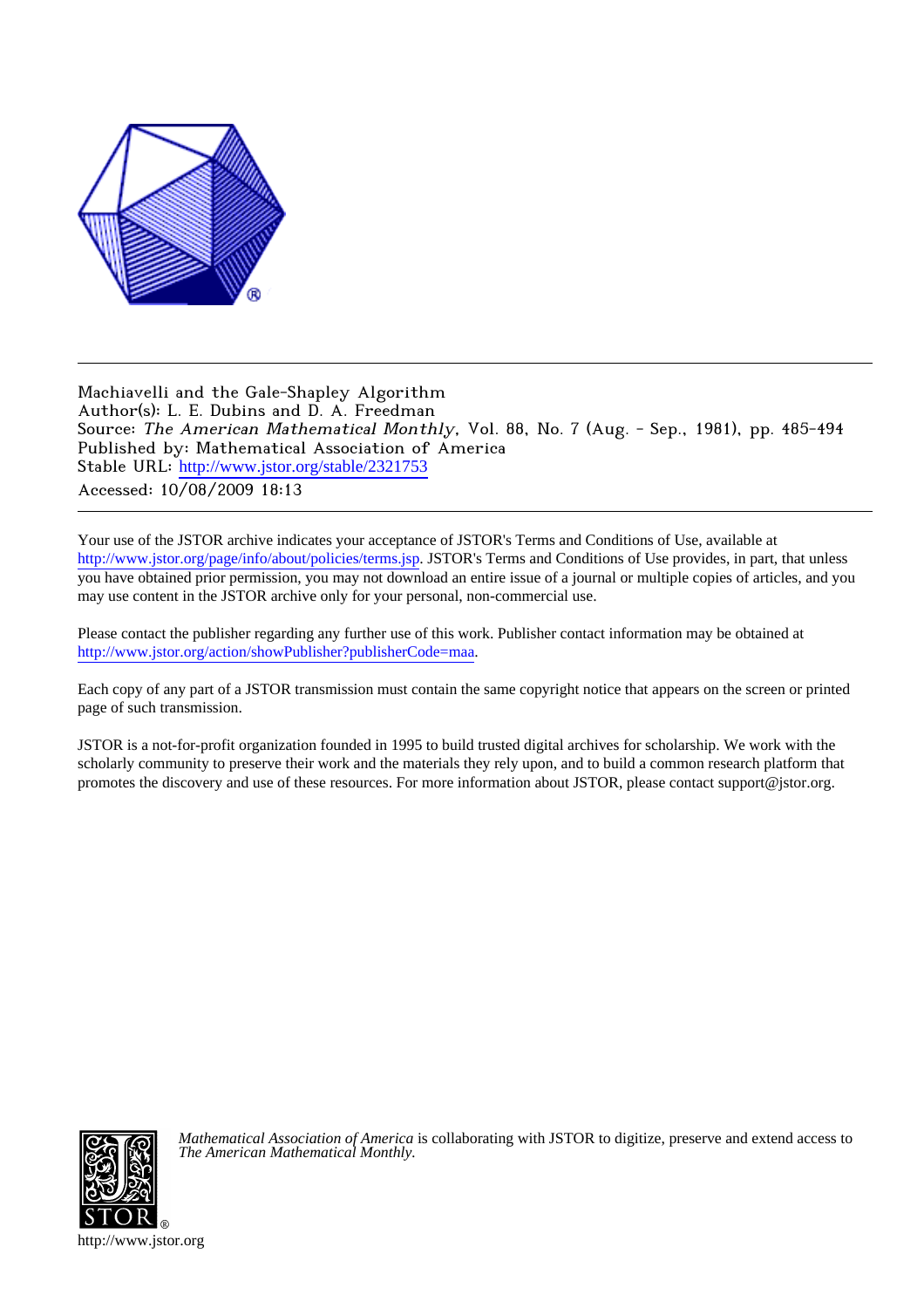12. D. E. Knuth, The Art of Computer Programming, vols. 1-3, Addison-Wesley, 1968, 1969, 1973.

\_, Computer science and its relation to mathematics, this MONTHLY, 81 (1974) 323-343. **13.** 

14. L. S. Levy, Discrete Structures of Computer Science, John Wiley, 1980.

15. MAA Committee on the Undergraduate Program in Mathematics, A General Curriculum in Mathematics for Colleges, CUPM, 1965.

16. ..., Recommendations for an Undergraduate Program in Computational Mathematics, CUPM, 1971.

17. \_, Recommendations on Undergraduate Mathematics Programs in Computing, CUPM, 1972.

18. MAA, PRIME 80, Proceedings of a Conference on Prospects in Mathematics Education in the 1980s, 1978.

19. J. E. McKenna, Computers and experimentation in mathematics, this MONTHLY, 79 (1972) 294-295.

20. National Research Council, The Role of Applications in the Undergraduate Mathematics Curriculum, 1979. 21. H. O. Pollak, quoted in The Chronicle of Higher Education, 15 May 1978, p. 3.

22. A. Ralston, Computer Science, Mathematics and the Undergraduate Curricula in Both, Technical Report 161, Department of Computer Science, SUNY at Buffalo, 1980.

23. A. Ralston and M. Shaw, Curriculum 78-Is computer science really that unmathematical?, Comm. ACM, 23 (1980) 67-70.

24. J. B. Rosser, Mathematics courses in 1984, this MONTHLY, 79 (1972) 635-648.

25. D. F. Stanat and D. F. McAlister, Discrete Mathematics in Computer Science, Prentice-Hall, 1977.

26. O. E. Taulbee and S. D. Conte, Production and employment of Ph.D.'s in computer science, Comm. ACM, 20 (1977) 370-372.

27. J. P. Tremblay and R. Manohar, Discrete Mathematical Structures with Applications to Computer Science, McGraw-Hill, 1975.

## **MACHIAVELLI AND THE GALE-SHAPLEY ALGORITHM**

### L. E. DUBINS AND D. A. FREEDMAN

Department of Statistics, University of California, Berkeley, CA 94720

Summary. Gale and Shapley have an algorithm for assigning students to universities which gives each student the best university available in a stable system of assignments. The object here is to prove that students cannot improve their fate by lying about their preferences. Indeed, no coalition of students can simultaneously improve the lot of all its members if those outside the coalition state their true preferences.

1. Introduction. The object of this paper is to generalize the following result of Gale and Shapley [1]. For simplicity, suppose first that there are equal numbers of students, denoted

David Freedman got his Ph.D. at Princeton in 1960; his thesis supervisor was William Feller. He spent a postdoctoral year at Imperial College, London. In 1961, he joined the faculty of the University of California, Berkeley. He has published many articles, some monographs, and an elementary textbook. His theoretical research is mainly in probability and statistics, on representation theorems like de Finetti's, on the sampling behavior of histograms, and on bootstrap methods for confidence intervals or significance levels. His applied work is in the legal area and in the validation of energy data and energy models.-Editors

This paper describes joint research, but Freedman is mainly responsible for the exposition, including this footnote.

Before he completed his studies for his doctorate in mathematics at the University of Chicago in 1955, Lester Dubins had solved the problem of minimizing the length of a planar curve subject to boundary conditions and a curvature constraint and had settled a conjecture concerning an infinite game with incomplete information. His thesis, written under the guidance of Irving Segal, was of a more abstract nature and concerned a Radon-Nikodým derivative for Banach-space-valued random variables. After spending two years at the Carnegie Institute of Technology, he enjoyed three NSF postdoctoral fellowship years, two of which were spent at the Institute for Advanced Study at Princeton. Since 1960, he has been on the faculty of the University of California, Berkeley. His research, influenced by Leonard J. Savage and Bruno de Finetti, is largely concerned with the mathematics of (subjective and finitely additive) probability with excursions into other areas, particularly geometry, is oriented toward problems which are intuitive and concrete, and is frequently collaborative. He coauthored a book with L. J. Savage which was published by McGraw-Hill in 1965 under the title How to Gamble if You Must and reprinted by Dover in 1976 as Inequalities for Stochastic Processes.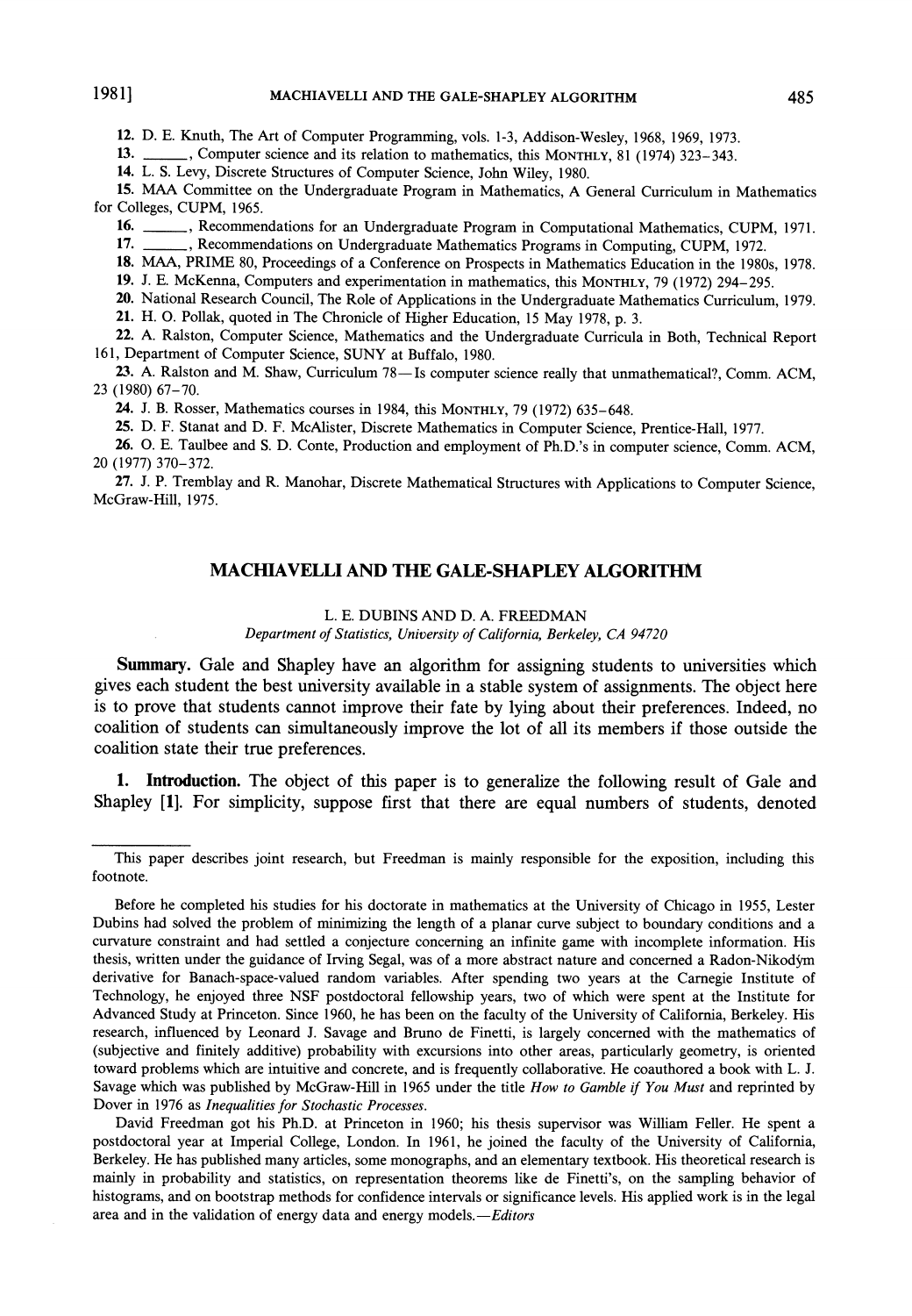generally by  $S$ 's, and universities, denoted by  $U$ 's. Suppose that each university is to admit exactly one student. (More realistic assumptions are made in Section 4 below.) Each student rank orders all the universities, and each university rank orders all students. The object is to pair the students and universities off in a *stable* way. By definition, an instability is created by two pairs, S-U and S'-U', where S prefers U' to U, and reciprocally U' prefers S to S'. Nothing is assumed about the preferences of  $S'$  and  $U$ . If there are no instabilities, the system is said to be stable. Gale and Shapley prove the existence of a stable system of assignments.

$$
S\subseteq U
$$
  

$$
S'\subseteq U'
$$

Each student S has an "available set"  $A(S)$  of universities: the ones S can get under some stable assignment. These available sets are nonempty. Consider assigning to  $S$  that university in  $A(S)$  that S likes best. Gale and Shapley prove that this assignment is one-to-one, and stable.

Here is a sketch of a proof of the Gale-Shapley results which differs from theirs in detail only, but introduces some ideas needed later. Imagine the universities (much reduced in size) lined up in a room, with the students waiting outside in a hall. One student, S, walks into the room and applies to the university  $S$  likes best: this completes move  $#1$ . Then another student walks in and does likewise; in case both apply to the same university, it keeps the preferred applicant and rejects the other, who goes back outside to the hall: this completes move #2. And so on: student  $S_i$  applying to the university  $S_i$  likes best—among those that have not previously rejected  $S_i$ .

There are two rules to observe.

(1) If there are still students outside in the hall, one, say  $S_i$ , goes into the room and applies to that university which  $S_i$  likes best, among those which have not previously rejected  $S_i$ . This initiates a move.

(2) A university with two applicants keeps the preferred one and rejects the other, who goes back outside to the hall. This completes a move.

Any sequence of moves made in obedience to rules (1) and (2) will be called a "Gale-Shapley algorithm."

(3) THEOREM. Any Gale-Shapley algorithm terminates. At termination, the students and universities are paired off, one-to-one. This pairing is stable. And, in fact, each student S will be paired with the university S likes best in  $A(S)$ .

Theorem (3) will be argued in a moment, but first a statement of the new results. Suppose a student, called Machiavelli, lies, that is, does not apply to the universities in the order of true preference. Can this help Machiavelli? The answer is no, not if the others continue to tell the truth. Similarly for coalitions of student liars. For universities, however, it is another story. These issues will be discussed in Sections 2, 3, and 4 below.

*Proof of Theorem* (3). Suppose there are *n* students and *n* universities. By rule (1) each student applies at most once to each university. Consequently:

(4) A Gale-Shapley algorithm terminates in  $n^2$  moves or less.

Clearly, rules  $(1)$  and  $(2)$  imply:

(5) Each student applies to successively less desirable universities. For each university, however, the applicants look better and better.

At the end of every move, there are some students in the hall, and an equal number of universities in the room, who have not yet had applications. The remaining students and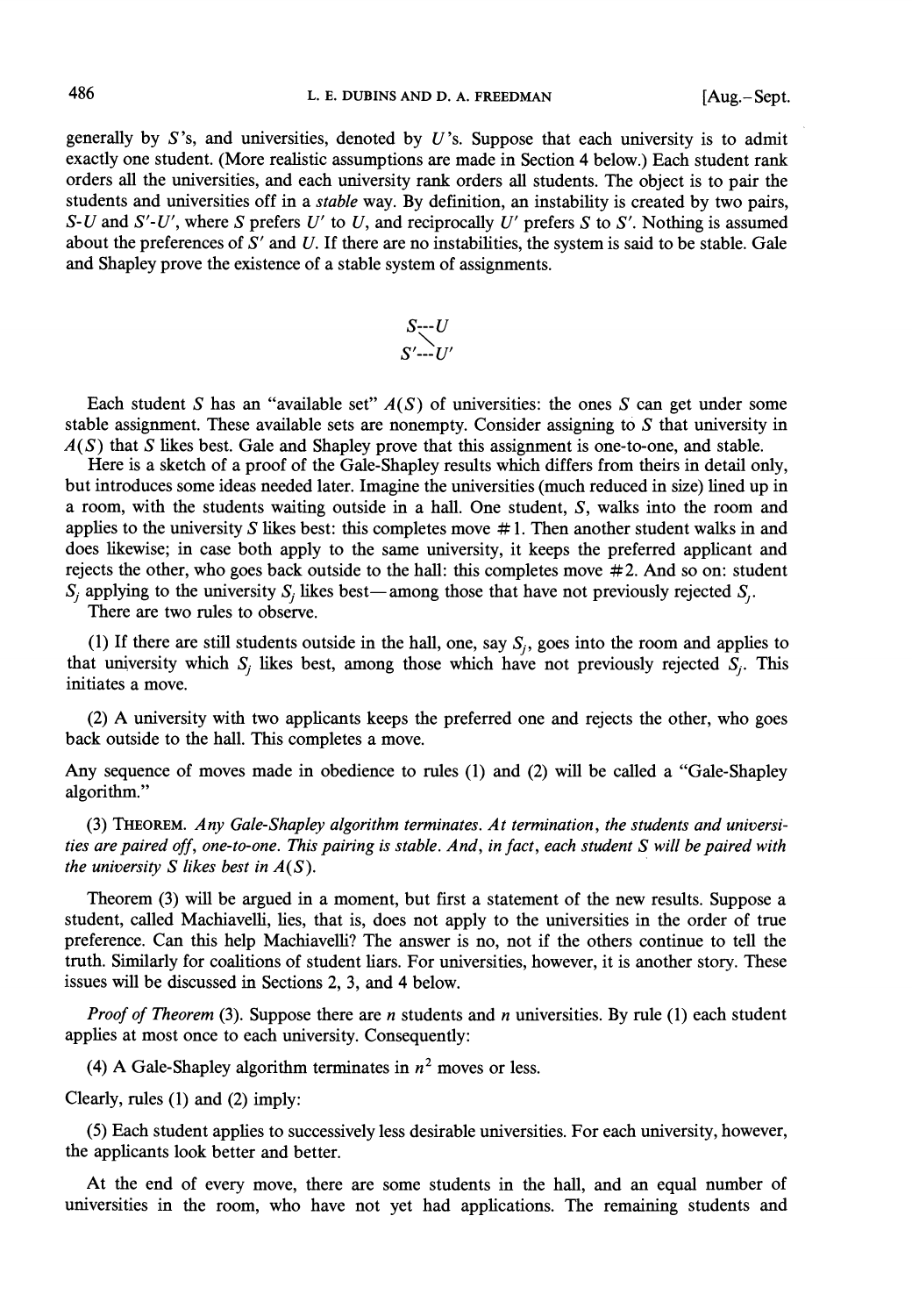1981]

universities are paired off, one-to-one. After a university gets its first application, it always has one. Furthermore:

(6) The algorithm ends when each university has had at least one application.

Next, it will be argued by induction that:

(7) At the end of every move, the pairing in the room is stable.

Plainly, this is so before move 1. Suppose it is so before move  $k$ , and consider the assignment at the end of that move. Now there cannot be two pairs  $S-U$  and  $S'-U'$ , where S prefers U' to U, while U' prefers S to S'. For if S prefers U' to U, then S has already applied to U' and been rejected, by rule (1). Now U' must prefer the current applicant  $S'$  to the previous one S, by the fact  $(5)$ . This completes the proof of  $(7)$ .

$$
S_{\overline{y}}\cdot U
$$
  

$$
S'\cdot\cdot\cdot U'
$$

The next point, though similar, is a bit trickier.

(8) If a student S is rejected by a university, that university is not in S's available set.

This is vacuous at move 1. Suppose it were so for moves 1 through  $k - 1$ , and S is paired with U at the end of move  $k - 1$ . On move k, suppose S' applies to U. Now U must retain one of these two applicants, say  $S_1$ ; call the rejected applicant  $S_2$ . By way of contradiction, suppose there were a stable assignment in which  $S_2$  got U. Now  $S_1$  has to get some university, call it U'. At the risk of the obvious,  $S_1$  and  $S_2$  are different students; U and U' are different universities.

*Case* 1: S<sub>1</sub> applied to U' before move k. Then S<sub>1</sub> must have been rejected by U', because S<sub>1</sub> is applying to  $U$  on move  $k$ . So this system is unstable, by the inductive assumption.

Case 2:  $S_1$  did not apply to U' before move k. Now  $S_1$  prefers U to U', by rule (1). And U prefers  $S_1$  to  $S_2$ , the proof being that it rejected  $S_2$ . Again an instability.

$$
S_1 \underbrace{\cdots U'}_{S_2 \cdots U}
$$

To sum up, the algorithm terminates by (4); the resulting system is stable by (7); and it is optimal for the students by (8). This completes the proof of the theorem.

2. Enter Machiavelli. One of the students—named  $M$  for Machiavelli—will now be treated differently from the rest.  $M$  has some true rank ordering on the universities, and if  $M$  participates in a Gale-Shapley algorithm following rule (1), M will get some university: the best in M's available set. This is fair play. But now permit Machiavelli to lie, that is, to use some false rank ordering. This is foul play.

(9) THEOREM. Suppose M participates in a Gale-Shapley algorithm, but uses a false rank ordering. The university M gets by this foul play is no better-measured by M's true rank ordering—than the one M would have got by fair play.

For the proof, imagine that  $M$  waits outside in the hall until all the others have paired off. This will be called the *prologue*. At the end of the prologue, there will be one university, call it  $W$ , which has not yet received an application. M now enters and starts applying in accordance with the rules—but using the false rank ordering. Clearly,

(10) The algorithm terminates when  $W$  gets its first application.

No generality is lost by assuming that  $M$  does not move until the others are paired off: as Theorem (3) shows, all Gale-Shapley algorithms lead to the same system of assignments. (The algorithm is now being applied with  $M$ 's false rank ordering in place of  $M$ 's true one.)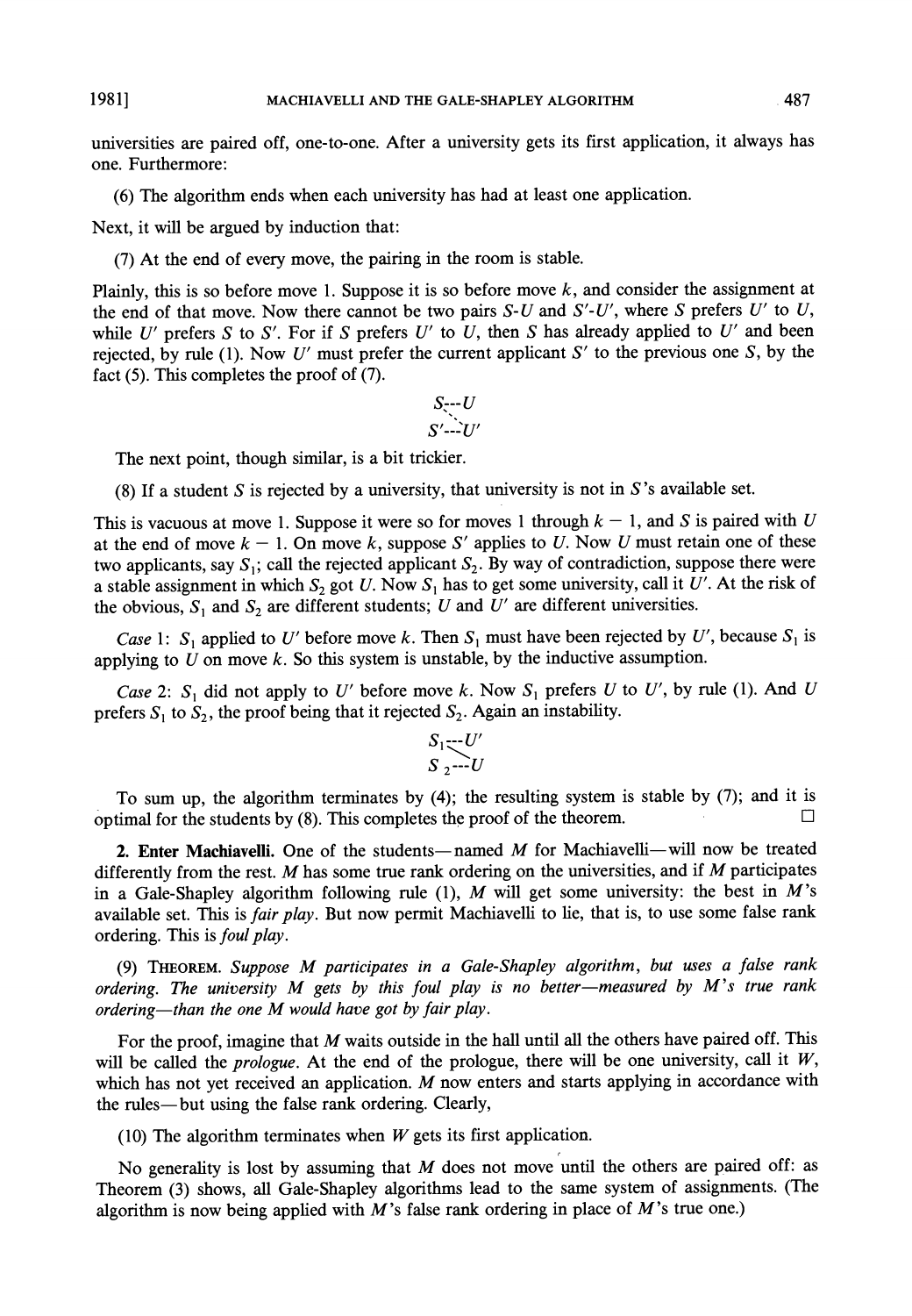The main step in the proof of Theorem (9) is Lemma (11) below, which requires two definitions. A *scenario* is a sequence of applications for  $M$ —an initial segment of a rank ordering. One scenario, for instance, is specified by naming three universities:

# $A$   $B$   $C$ .

The interpretation: M applies first to A; if rejected, M tries B next; if rejected there too, M goes on to  $C$ . In general, a scenario is specified by a list of universities; no university appears twice on the list, but the list need not be exhaustive. The action called for by a scenario stops when

• either M is rejected by the last university specified in the scenario  $(C, \text{ in the example})$ ;

 $\alpha$ 

 $\bullet$  the whole algorithm stops, W getting its application.

Corresponding to each scenario, there is a script that tells exactly what happens as the action unfolds, after the prologue. A script can be written in standard form as in Table 1.

#### TABLE 1. Standard script

Question marks indicate that the objects are undefined.

|   |           | Line University rejects Student who applies to University |           |
|---|-----------|-----------------------------------------------------------|-----------|
|   | ???       | $S_0 = M$                                                 | $U_0 = A$ |
|   | $U_{0}$   | S                                                         |           |
|   |           |                                                           |           |
|   |           |                                                           |           |
|   | $U_{k-2}$ | $S_{k-1}$                                                 |           |
| k | $U_{k-1}$ | $S_k$                                                     | $U_k$     |
|   |           |                                                           |           |
|   |           |                                                           |           |

The table is interpreted as follows. To fix ideas, suppose again that the scenario is  $A \, B \, C$ . Line 0. M enters and applies to A, and so  $S_0$  is M and  $U_0$  is A. Suppose A isn't W.

Line 1.  $U_0$  now has two applicants and must reject one, say  $S_1$ . Then  $S_1$  applies to another university; call it  $U_1$ . Of course, if  $S_1$  is M, then  $U_1$  must be B, according to the scenario. If  $S_1$ isn't M, then  $U_1$  is determined by  $S_1$ 's rank order, in accordance with the rules.

Lines  $2, 3...$  are interpreted in a similar way. The last line is special, and there are two cases.

Case 1:  $M$  is rejected by the last university in the scenario. Then the last line is:

Line University rejects Student who applies to University  
\n
$$
\frac{Line U_n}{k} \frac{U_{k-1}}{U_{k-1}}
$$

In our example, the scenario was A B C, so  $U_{k-1}$  is C.

Case 2: The last university  $W$  gets its application. The last line is

Line University rejects Student who applies to University 
$$
\frac{V}{W}
$$

In any case the table has finite length, by (4).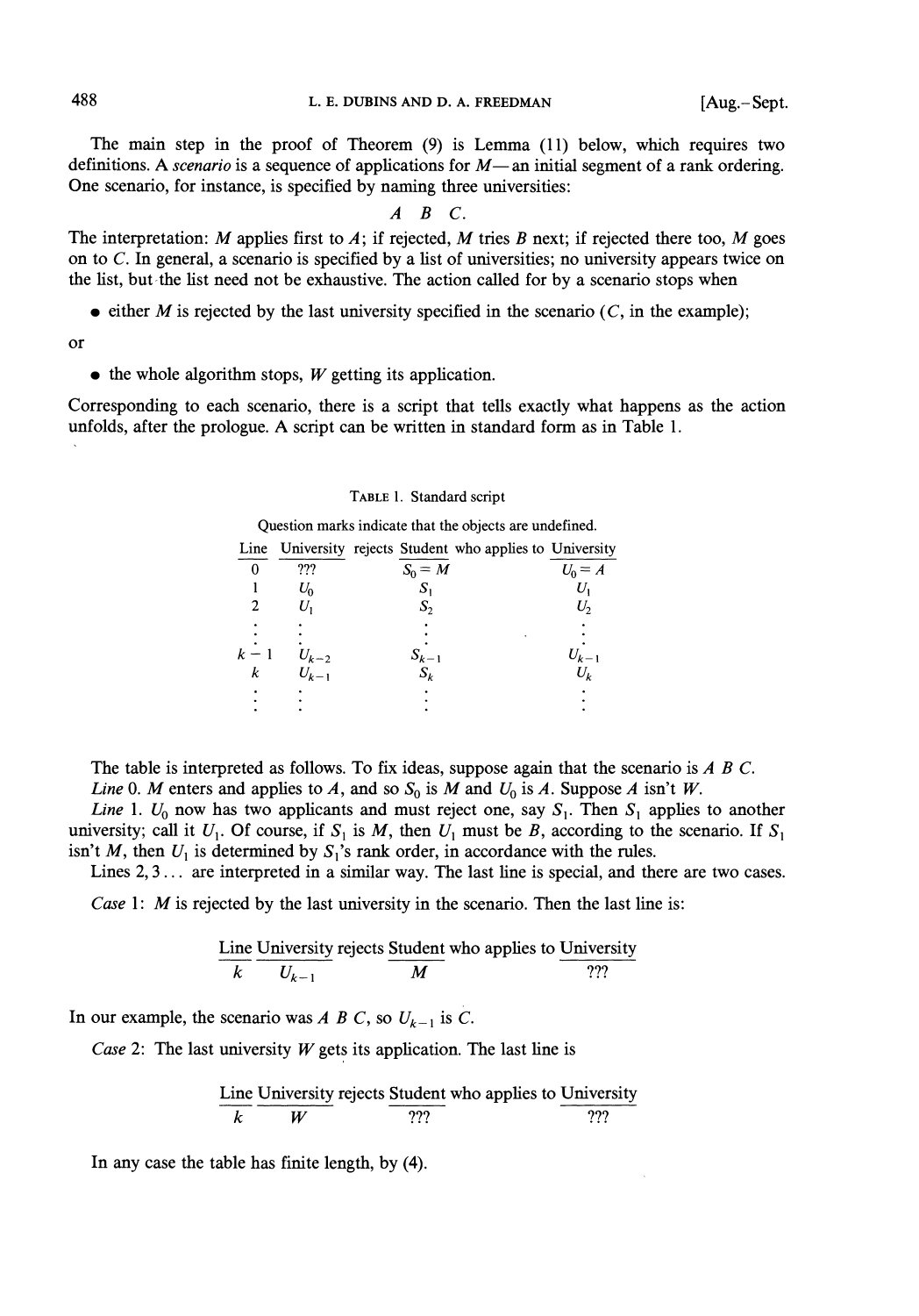*Note:* For all  $k \ge 1$ , the first university mentioned in line k is the same as the last university mentioned in line  $k-1$ , namely  $U_{k-1}$ . In general, the same student will be mentioned several times in the sequence  $S_0, S_1, \ldots$ ; likewise,  $U_i$  and  $U_i$  can easily be the same, even if  $i \neq j$ .

One more definition. Consider two scenarios,  $\#1$  and  $\#2$ . Then scenario  $\#1$  is *smaller* than #2 if every university mentioned in #1 is also mentioned in #2; order is immaterial. Thus, A B C is smaller than  $E$  B D C A F.

(11) THE SCENARIO LEMMA. Suppose scenario  $\#1$  is smaller than scenario  $\#2$ , and that

 $(12)$  M makes every application indicated in the larger scenario.

Then every rejection and application in the script for the smaller scenario occurs, sooner or later, in the script for the larger scenario.

*Proof.* The argument is by induction on the line number in the script for the smaller scenario. In line 0, M comes in and applies to  $U_0$ ; by assumption (12), this application occurs in the script for the larger scenario. Now make the inductive assumption:

(13) All the rejections and applications in lines 0 through  $k-1$  of the script for the smaller scenario occur, sooner or later, in the script for the larger one.

Consider line  $k \ge 1$  of the script for the smaller scenario. To avoid trivialities, suppose this isn't the last line of the table. It will be shown that the rejection and application in turn occur in the second script as well:

line k  $U_{k-1}$  rejects  $S_k$  who applies to  $U_k$ .

Line k of the script for the smaller scenario begins with university  $U_{k-1}$  rejecting student  $S_k$ . So  $S_k$  must already have applied to  $U_{k-1}$ : either in the prologue, or in lines 0 through  $k-1$  of the script. If not in the prologue, this application must occur somewhere in the script for the larger scenario, by inductive assumption (13). Furthermore, according to rule (2), university  $U_{k-1}$  must have been applied to by a student preferred to  $S_k$ , either in the prologue or in lines 0 through  $k-1$  of the script for the smaller scenario. If not in the prologue, this application too must occur somewhere in the script for the larger scenario. The upshot is that under the larger scenario, poor  $S_k$  must again be rejected by  $U_{k-1}$ . This event does not occur in the prologue, by assumption: so it must occur in the script.

Line k of the script for the smaller scenario ends by having  $S_k$  apply to  $U_k$ . There are two cases.

Case 1:  $S_k$  is M. This application gets made in the script for the larger scenario, by assumption  $(12).$ 

Case 2:  $S_k$  isn't M. Now  $U_k$  in the script for the smaller scenario is identifiable. By rule (1), this is the university ranking after  $U_{k-1}$  on  $S_k$ 's list. As shown above,  $S_k$  gets rejected by  $U_{k-1}$  in the script for the larger scenario, and must then apply to  $U_k$ .

This completes the induction, except for the last line of the table. The argument there is similar, and is omitted.  $\Box$ 

*Proof of Theorem (9).* Suppose that M would get M's *i*th choice under fair play, where  $i \ge 2$ . By way of contradiction, suppose there is some scenario

 $(14)$  A B C...U

that gets  $M$  a university  $U$  that  $M$  ranks ahead of  $i$ . Then the corresponding foul play script must terminate with an application to  $W$ , while  $M$  is paired with  $U$ . In particular,

(15)  $M$  makes all the applications called for in scenario (14).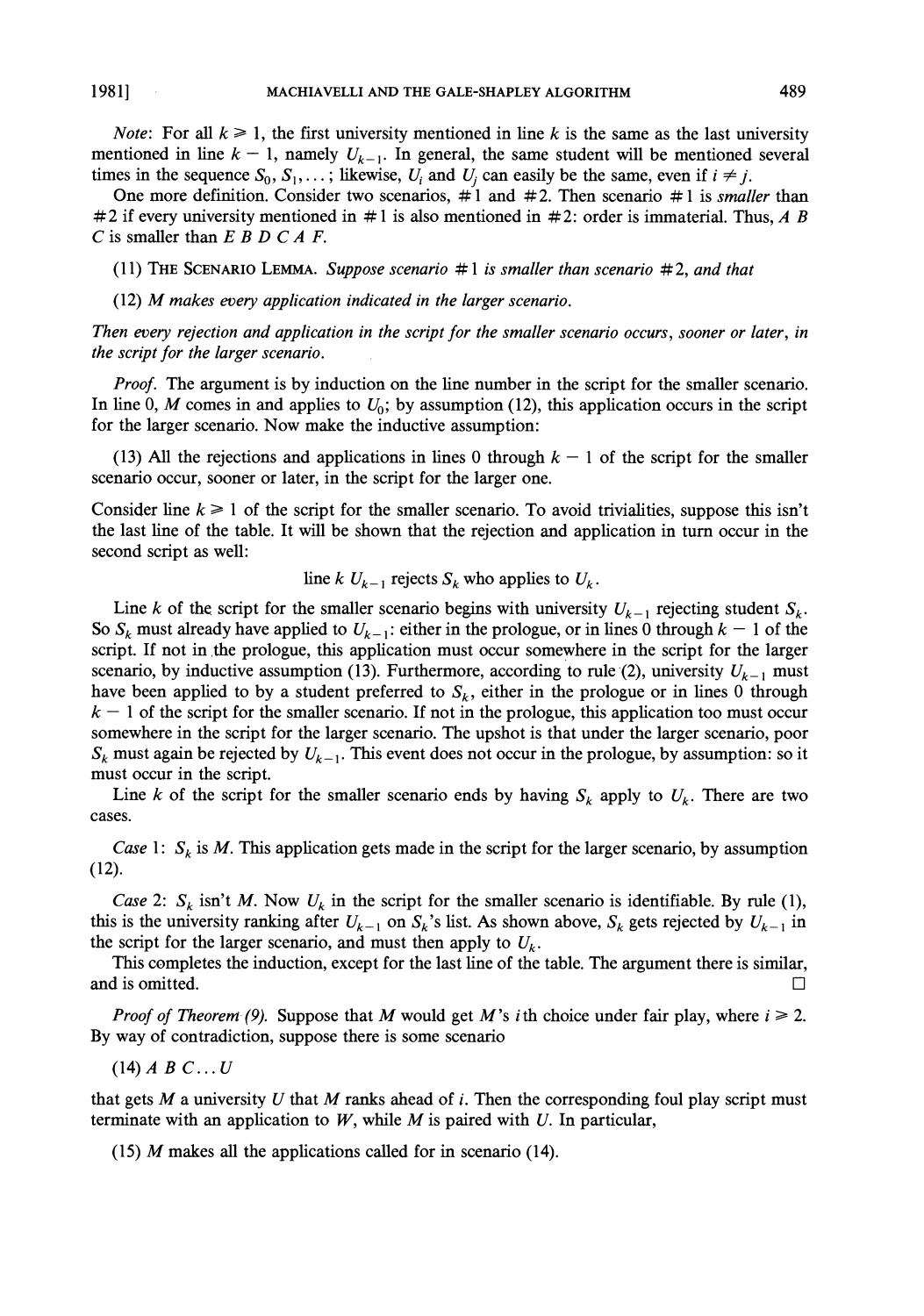There are two cases to consider.

Case 1: M truly prefers all the other universities in scenario  $(14)$  to U. To get the contradiction, the foul play scenario  $(14)$  will be compared to a fair play scenario in which M applies to M's 1st, 2nd,...,  $(i - 1)$ th choices in turn. By the assumption defining Case 1, the foul play scenario is smaller than the fair play one, since  $U$  ranks ahead of  $i$ . And  $M$  makes every application called for in this fair play scenario: indeed,

(16) The fair play script ends with M rejected by M's  $(i - 1)$ th choice.

The reason is that, under fair play,  $M$  gets  $M$ 's *i*th choice.

The Scenario Lemma (11) applies, and shows that every application in the script for foul play, including the one to  $W$ , gets made in the script for fair play. In particular, the fair play script has to end with an application to  $W$ . This contradicts (16), and disposes of Case 1.

Case 2: M truly prefers U to at least one of the other universities in scenario (14). Delete all such universities, creating a second and smaller foul play scenario. The corresponding script, by Case 1, must end with M ignominiously rejected by  $U$ . This rejection must occur in the script for the original foul play scenario (14), by the Scenario Lemma  $(11)$ : condition  $(12)$  is satisfied by (15). This contradiction disposes of Case 2.

REMARK. Two scenarios that are permutations of one another are equivalent, as long as  $M$ makes all the applications in both cases.

3. Coalitions. So far,  $M$  has acted independently. What happens if  $M$  colludes with other students?

(17) THEOREM. Suppose several students collude in a Gale-Shapley algorithm, each using a false rank ordering. They cannot all get better universities. "Better" is relative to each student's true rank ordering, and indicates strict inequality.

The proof is an adaptation of the one for (9). Now a scenario indicates separately for each liar the sequence of universities applied to. Imagine the liars to wait outside in the hall until the honest students are all paired off with universities: this defines the prologue. At the end of the prologue, some universities have not yet had applications: their number is equal to the number of liars. Now the liars take turns in any way among themselves applying to the universities, but following the scenario. Each scenario therefore can be expanded into many scripts. To avoid complications, a student who is rejected gets to make the next application, by convention.

The action initiated by a scenario terminates when

 $\bullet$  any liar L has been rejected by the last university on L's list

**or** 

• the whole algorithm stops.

If the action ends according to the first possibility, no honest students can be left outside.

Note too that with several liars, and therefore several universities that have not had applications in the prologue, some applications made before the end of the script do not cause rejections. Suppose one such occurs at line  $k$  of the script. Since an honest student will be found in the hall only after a rejection, and gets the next turn, line  $k + 1$  of the script must have an application from a liar.

Line University rejects Student who applies to University

 $S_k$ <br> $S_{k+1}$  $\boldsymbol{k}$  $U_{\nu}$  $U_{k-1}$  $k+1$ ???  $U_{k+1}$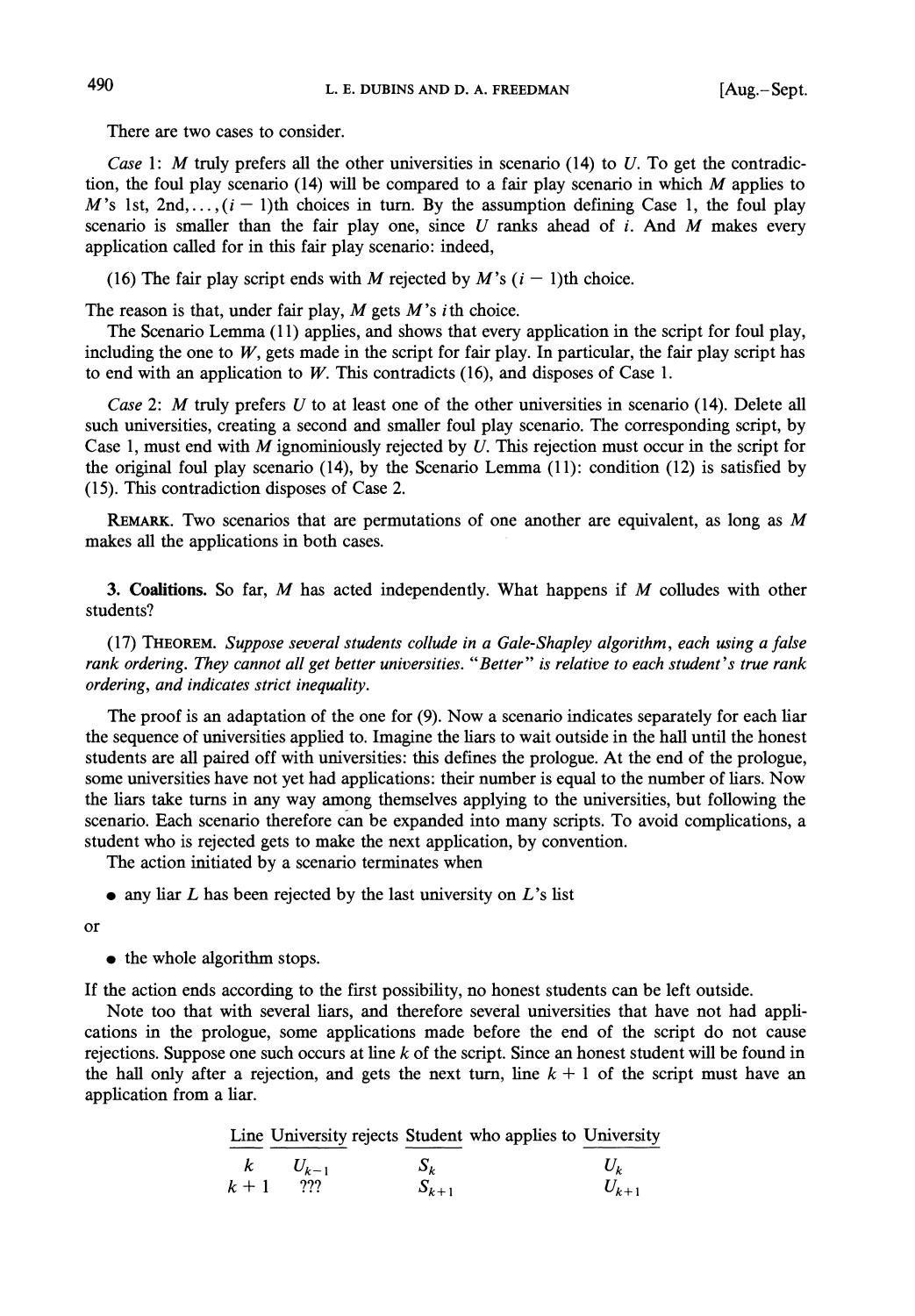19811

Thus  $U_k$  is receiving its first application:  $S_k$  may be honest or a liar. However  $S_{k+1}$  is necessarily one of the liars.

(18) THE GENERALIZED SCENARIO LEMMA. Suppose scenario  $\#1$  is smaller than scenario  $\#2$ . Expand scenario #1 into script #1, and scenario #2 into script #2. Suppose

(19) In script  $\#2$ , each liar makes every application indicated in scenario  $\#2$ .

Then every rejection and application in script  $\#1$  occurs, sooner or later, in script  $\#2$ .

*Proof.* Argue by induction on the line number in script  $\# 1$ , as in the proof of (11).  $\Box$ 

*Proof of Theorem (17).* Number the liars as  $L_1, L_2, \ldots$  Suppose that, under fair play,  $L_i$ 's i<sub>i</sub>th choice is what  $L_i$  would get. By way of contradiction, suppose there is a foul play script for a scenario in which  $L_j$  gets  $U_{jk}$ , which is strictly better than the university that  $L_j$  would get under fair play:  $L_i$  ranks  $U_{ik}$ , above  $i_j$ . Write the scenario as follows:

|      |  | $L_1$ $U_{11}$ , $U_{12}$ , , $U_{1k_1}$                                                                                                                                                                                                                                                                                                                                                                                                                 |
|------|--|----------------------------------------------------------------------------------------------------------------------------------------------------------------------------------------------------------------------------------------------------------------------------------------------------------------------------------------------------------------------------------------------------------------------------------------------------------|
| (20) |  | $L_2$ $U_{21}, U_{22}, \ldots, U_{2k_2}$                                                                                                                                                                                                                                                                                                                                                                                                                 |
|      |  | $\label{eq:3.1} \mathcal{L}(\mathcal{L}^{\mathcal{L}}(\mathcal{L}^{\mathcal{L}}(\mathcal{L}^{\mathcal{L}}(\mathcal{L}^{\mathcal{L}}(\mathcal{L}^{\mathcal{L}}(\mathcal{L}^{\mathcal{L}}(\mathcal{L}^{\mathcal{L}}(\mathcal{L}^{\mathcal{L}}(\mathcal{L}^{\mathcal{L}}(\mathcal{L}^{\mathcal{L}}(\mathcal{L}^{\mathcal{L}}(\mathcal{L}^{\mathcal{L}}(\mathcal{L}^{\mathcal{L}}(\mathcal{L}^{\mathcal{L}}(\mathcal{L}^{\mathcal{L}}(\mathcal{L}^{\mathcal$ |
|      |  |                                                                                                                                                                                                                                                                                                                                                                                                                                                          |
|      |  |                                                                                                                                                                                                                                                                                                                                                                                                                                                          |

As before:

(21) All the applications indicated by (20) get made in the foul play script.

Furthermore, by test (6),

(22) The foul play script for (20) ends with all the universities getting applications.

Again, there are two cases to consider.

Case 1: Each  $L_i$  really ranks all the universities applied to in scenario (20) as  $U_{ik}$  or better. This scenario will be compared to a truncated fair play scenario, but some care is needed. To begin with, consider any definite script for fair play. The liars arrive at their final universities in some order or other. Suppose (by renumbering) that  $L_1$  applies to the  $i_1$ th choice only after  $L_i$  $\ddot{\phantom{1}}$ applies to the *i*, th choice for all  $j \ge 2$ . Now consider the truncated fair play scenario in which

 $L_1$  applies to the 1st, 2nd, ...,  $(i_1 - 1)$ th choices, in turn;

and for  $j > 1$ ,

 $L_i$  applies to the 1st, 2nd, ...,  $i_j$ th choices, in turn.

By the assumption defining Case 1, this truncated fair play scenario is larger than the foul play scenario (20). Furthermore, by definition, in the specific script for fair play under consideration,  $L_1$  gets rejected by  $i_1 - 1$  while  $L_i$  is paired with the  $i_j$ th choice for  $j \ge 2$ . In other words, all the proposals in the truncated fair play scenario above get made. Thus, condition (19) is satisfied, and the Generalized Scenario Lemma (18) applies. The conclusion is that any application generated under the script for the foul play scenario must also be generated in the script for the truncated fair play scenario. In particular, by (22) the fair play script would have to end with all the universities getting at least one application, rather than  $L_1$  being rejected by the  $(i_1 - 1)$ th choice. This contradiction disposes of Case 1.

Case 2: Some  $L_i$  really ranks at least one of the universities applied to in scenario (20) below  $U_{jk}$ . Eliminate all such universities from the scenario, for every liar, and expand the reduced scenario into a reduced foul play script. Case 1 applies to this smaller scenario, proving that its script terminates with some liar  $L_i$  being rejected by the last university  $U_{ik}$ . This rejection must also occur in the original foul play script, by the Generalized Scenario Lemma (18). Condition  $(19)$  holds by  $(21)$ . □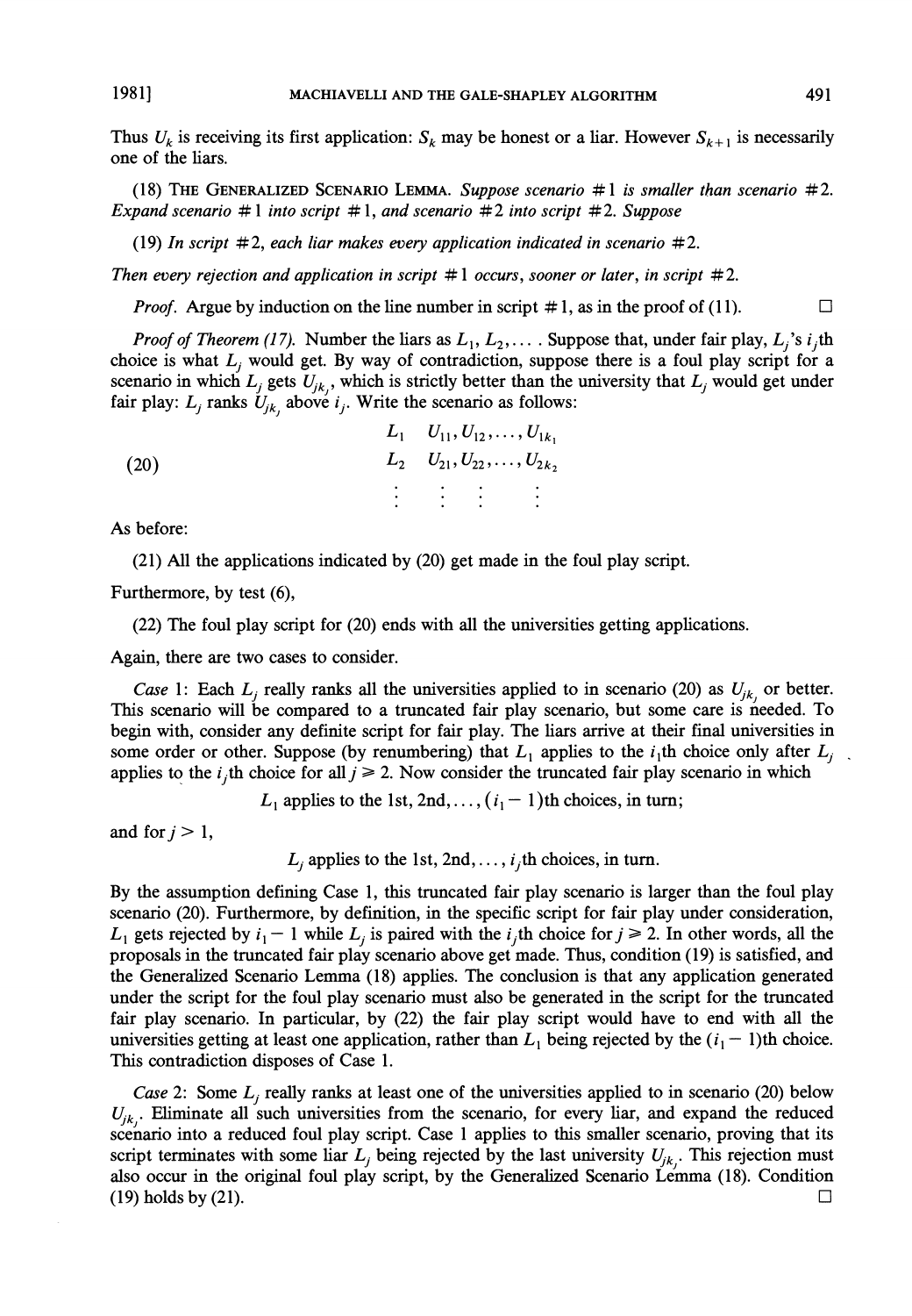We originally thought a stronger result might hold, namely, that if one liar in the coalition does better, another liar must do worse; as stated above, (17) only implies that if one liar does better, ano ther liar must do no better. However, David Gale showed us that the stronger result is false.

(23) EXAMPLE. With three students and three universities, two students can form a coalition and lie: one of the liars will do better, and the other will do no worse.

The students are  $A, B, C$ ; the universities are  $U, V, W$ . The true rank orderings are presented in Table 2 below:  $W$ 's rank orderings are irrelevant.

|   |                        |     | TABLE 2. The true rank orderings |     |                     |     |
|---|------------------------|-----|----------------------------------|-----|---------------------|-----|
|   | University preferences |     |                                  |     | Student preferences |     |
|   | l st                   | 2nd | 3rd                              | 1st | 2nd                 | 3rd |
|   |                        |     |                                  |     |                     | W   |
|   |                        |     |                                  |     |                     | W   |
| W |                        |     |                                  |     |                     |     |

One script for fair play is presented in Table 3 below, with a diagram for the positions of the applicants.

### TABLE 3. One script for fair play

|                                 |                  | Applicants to |   |
|---------------------------------|------------------|---------------|---|
|                                 |                  |               | W |
| A applies to U                  | $\boldsymbol{A}$ |               |   |
| <i>B</i> applies to $V$         | A                |               |   |
| $C$ applies to $V$              | A                | B, C          |   |
| V rejects B, who applies to $U$ | A. B             | C             |   |
| U rejects A, who applies to $V$ | B                | A, C          |   |
| V rejects C, who applies to $W$ |                  | A             |   |
| the algorithm ends              |                  |               |   |

Now suppose  $B$  and  $C$  form a lying coalition:  $B$ 's lie coincides with the truth, but  $C$  orders the universities as  $W$ ,  $V$ ,  $U$ . As shown in Table 4 below,  $C$  will get the same university  $W$ ; but  $B$  will improve from  $U$  to  $V$ . It is worth noting that the honest bystander  $A$  also does better, going from  $V$  to  $U$ . The improvement is at the expense of the universities.

|                         | TABLE 4. One script for foul play |               |  |  |
|-------------------------|-----------------------------------|---------------|--|--|
|                         |                                   | Applicants to |  |  |
|                         | U                                 |               |  |  |
| A applies to $U$        | Á                                 |               |  |  |
| <i>B</i> applies to $V$ | A                                 | R             |  |  |
| $C$ applies to $W$      | Α                                 | R             |  |  |

### **4. Variations and Comments**

 $(24)$  Theorems  $(3)$ ,  $(9)$ , and  $(17)$  apply even when the numbers of students and universities are unequal.

Suppose, for instance, there are more students than universities. There is a new kind of instability to mention:  $S$  is paired with  $U$  and  $S'$  is not admitted to any university, but  $U$  prefers  $S'$  to S. The quick fix is to introduce some additional (fictitious) universities, ranking below the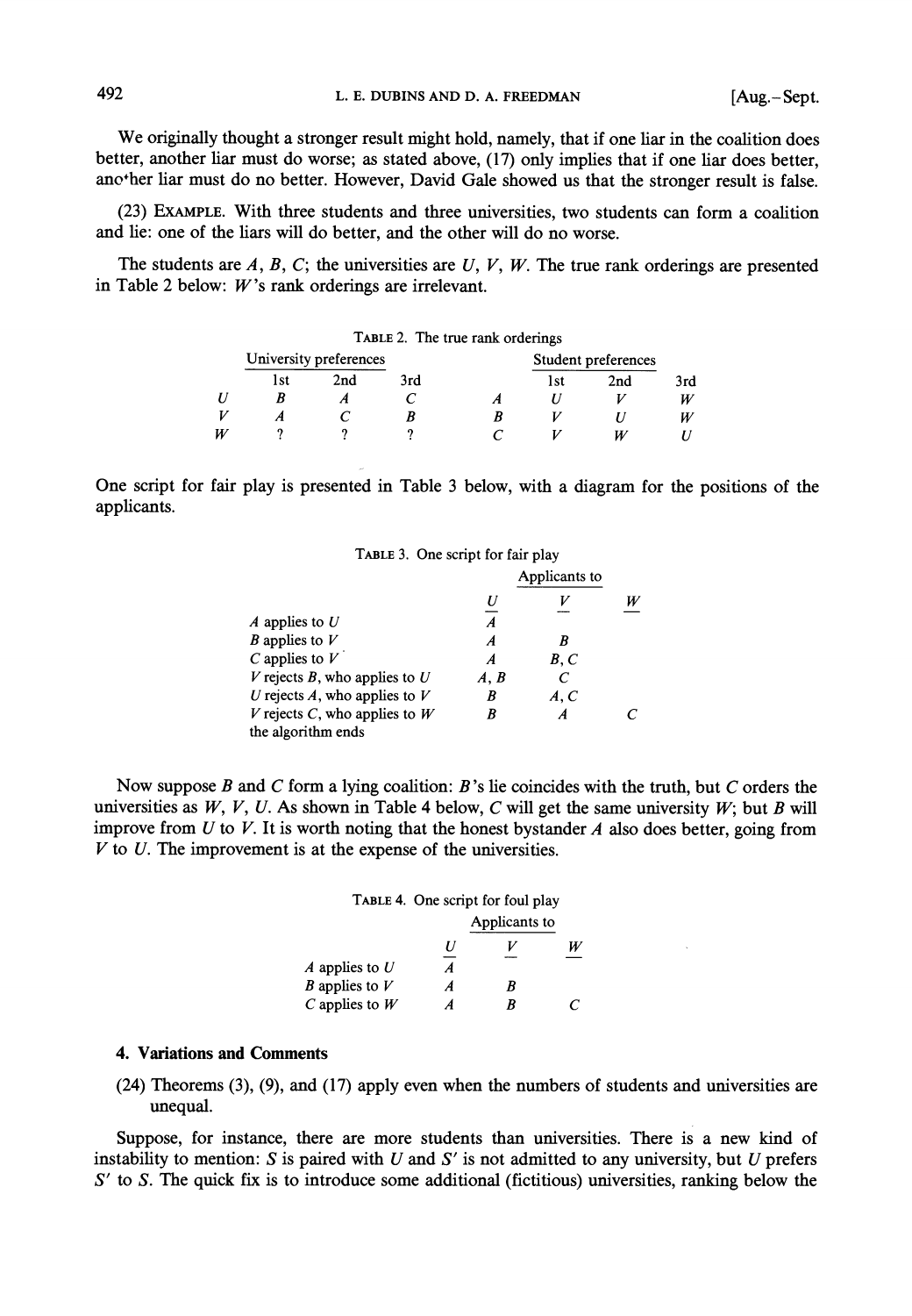1981]

real universities in every student's estimation. A similar trick works if there are more universities than students.

Now consider the more realistic case, where universities may admit more than one student apiece. Each university U has a quota  $q(U) \ge 1$ , and may not admit more than  $q(U)$  students. In previous sections,  $q(U) \equiv 1$ . This condition is now dropped. The total number of places is  $\sum_{U} q(U)$ . If this sum is bigger than the number of students, some universities have unfilled quotas. If the sum is smaller than the number of students, some students do not get assigned to universities.

Rules (1) and (2) require only small modifications to handle this new situation. Students walk in, one at a time, and apply to the university of their choice; rule (1) remains in force. However, a university does not reject any applicants until their number first exceeds its quota: then it rejects the lowest-ranking applicant. This process too will be called a "Gale-Shapley algorithm."

 $(25)$  Theorems  $(3)$ ,  $(9)$  and  $(17)$  hold when each university has a quota.

The trick here is to clone the universities: make  $q(U)$  copies of university U, each copy having a quota of 1. Each student rank orders the clones arbitrarily: however, if for instance Harvard is preferred to Yale, then all the Harvard clones must be preferred to all the Yale clones.

What happens if the universities make offers to the students instead of waiting for applications? To be more explicit, line up the students in the room, and make the universities wait outside in the hall. One at a time, the universities walk in and make offers of admission. A university may have more than one offer outstanding; however, the number of offers may not exceed its quota of places. A student who gets two offers rejects the one from the less desirable university, which is then free to make an offer to the next-ranking student. The cloning trick used for  $(25)$  proves

 $(26)$  Theorems  $(3)$ ,  $(9)$ , and  $(17)$  apply when universities make offers to students; this time, it is the universities that cannot improve their situation by lying.

It may be worth while to state (3) carefully in this new context.

- There is a stable system of assignments of students to universities in which no university admits more than its quota of students. However, if the number of places exceeds the number of students, some universities will have unfilled quotas; if the number of students exceeds the number of places, some students will get assigned to no university.
- For each university U, consider the set  $S(U)$  of students admitted to U under some system or other of stable assignments. If card  $S(U) \leq q(U)$ , give U all the students in  $S(U)$ . If card  $S(U) > q(U)$ , give U the  $q(U)$  students it likes best in  $S(U)$ . This is a stable system of assignments, and optimal for the universities.
- The Gale-Shapley algorithm terminates in the system of assignments just specified.

When the students do the applying, the algorithm optimizes for students, and no student or coalition of students can all beat the system by lying. When the universities make the offers, the algorithm optimizes for the universities and no university or coalition of universities can all beat the system by lying.

(27) EXAMPLE. Return to the original rules, with equal numbers of students and universities, each university admitting exactly one student, and the students making the applications. The original algorithm defined by rules (1) and (2) optimized for the students, and no student could beat the system by lying. However, universities can improve their position by lying. There is a situation involving three students A, B, C and three universities  $U, V, W$ , in which under honest play U would get its 2nd choice student; but by lying, it gets the 1st choice. The true rank orderings are presented in Table 5 below;  $W$ 's rank ordering are irrelevant.